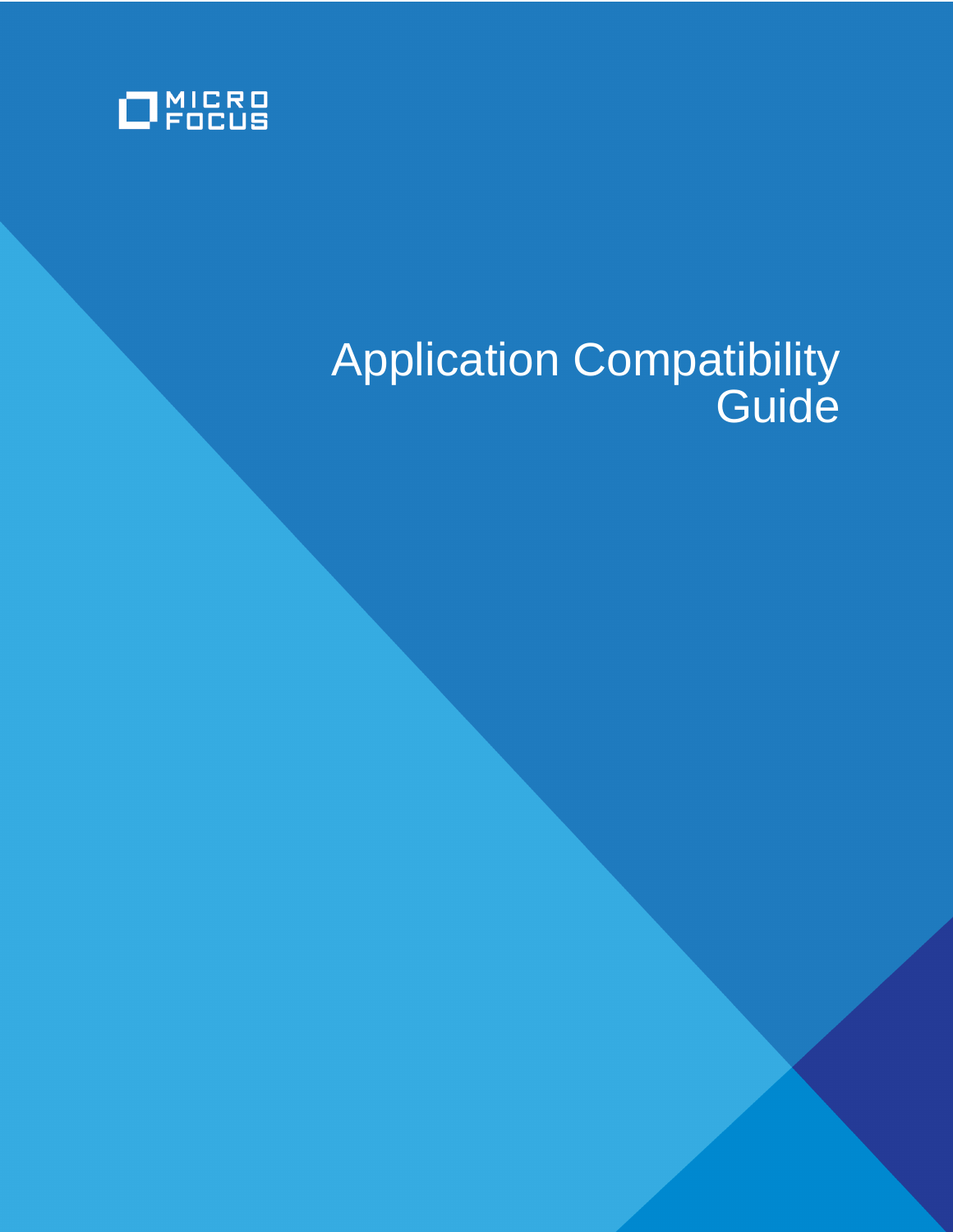**Micro Focus The Lawn 22-30 Old Bath Road Newbury, Berkshire RG14 1QN UK http://www.microfocus.com**

**© Copyright 2021 Micro Focus or one of its affiliates.**

**MICRO FOCUS, the Micro Focus logo and Visual COBOL and Enterprise Developer are trademarks or registered trademarks of Micro Focus or one of its affiliates.**

**All other marks are the property of their respective owners.**

**2021-06-16**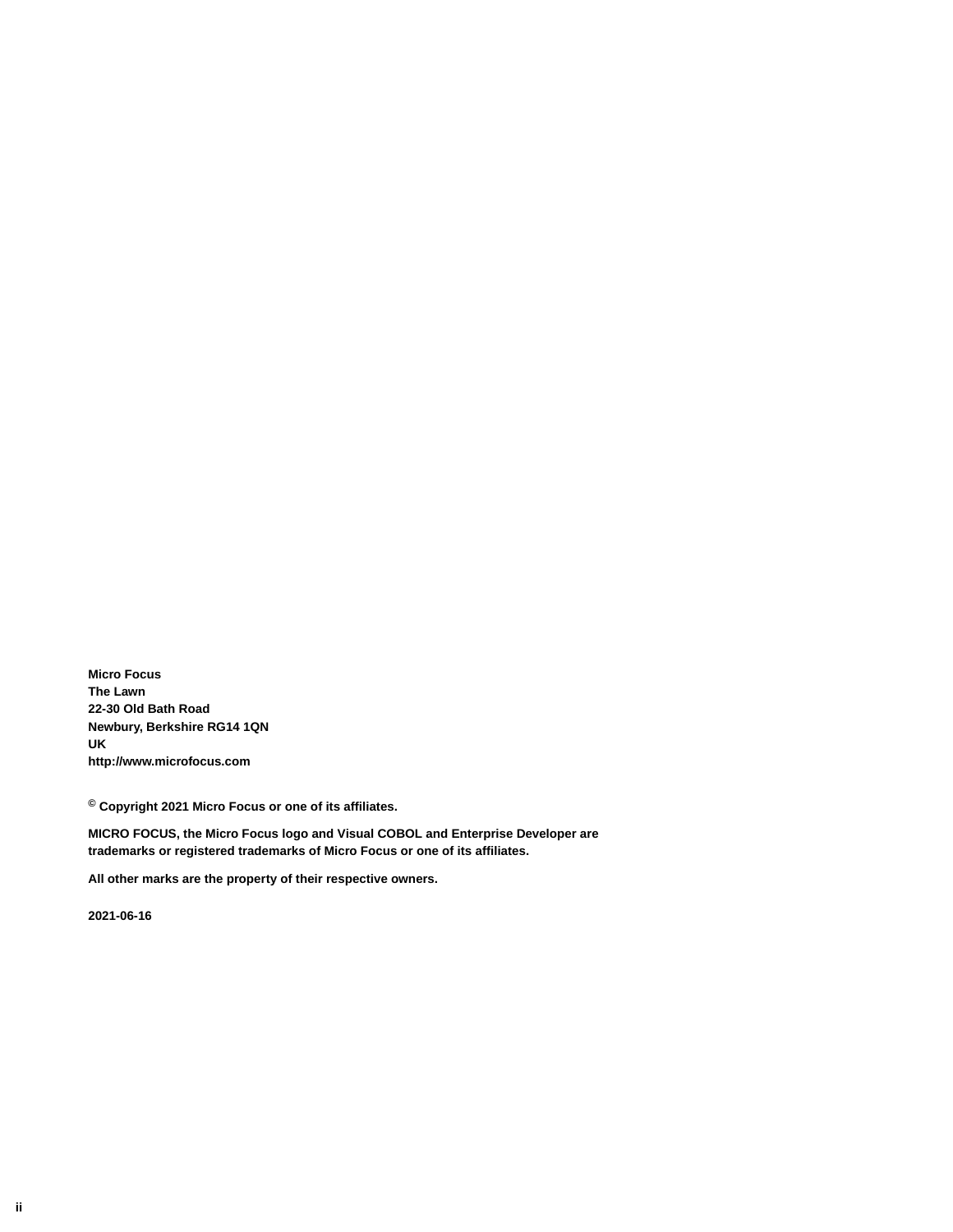#### **Contents**

| Visual COBOL and Enterprise Developer Windows C Runtime Compatibility        |    |
|------------------------------------------------------------------------------|----|
|                                                                              | 10 |
| Visual COBOL and Enterprise Developer UNIX and Linux C Runtime Compatibility |    |
|                                                                              |    |
|                                                                              |    |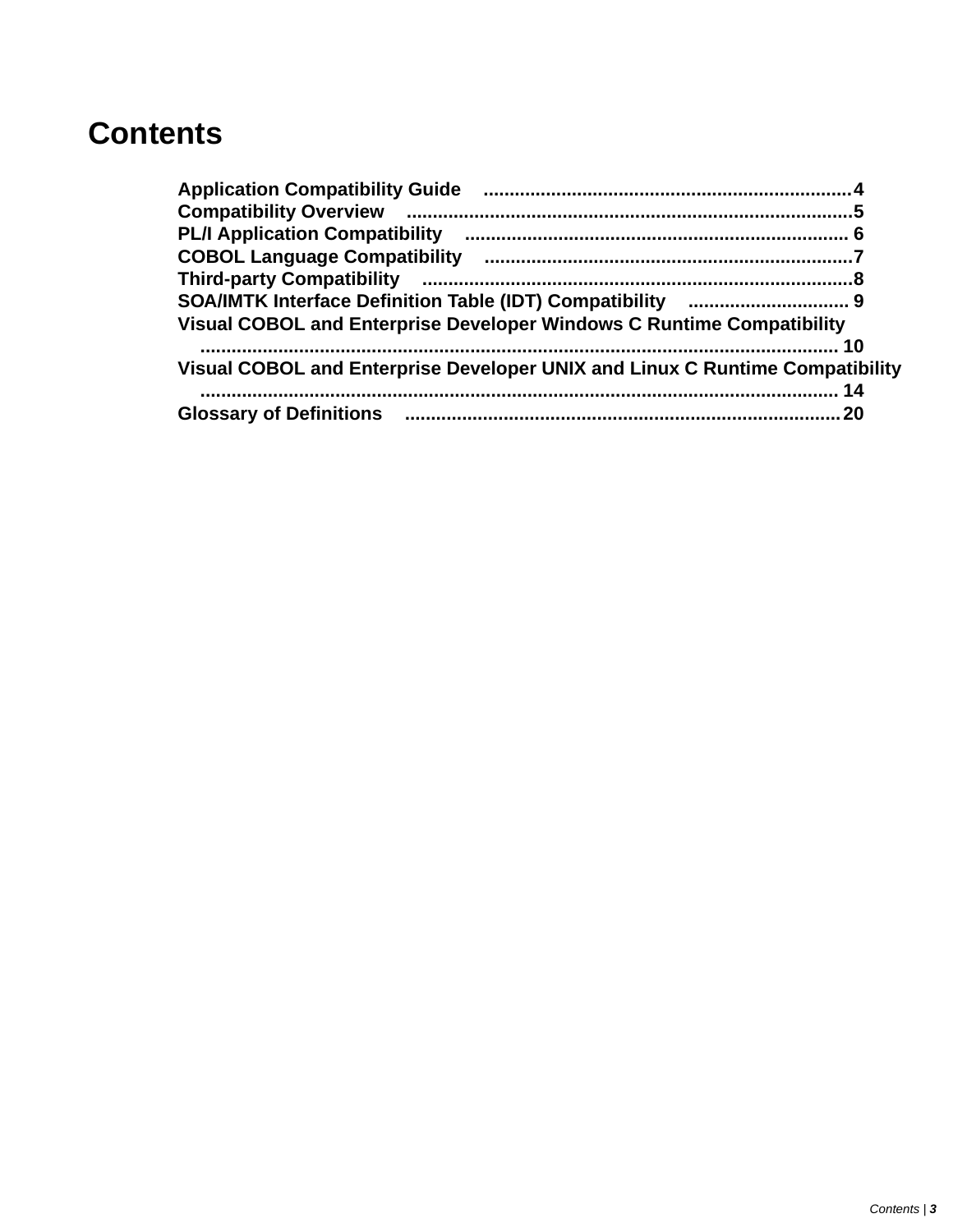## <span id="page-3-0"></span>**Application Compatibility Guide**

If you are planning to upgrade or update to a newer Micro Focus product, then you will be giving some thought to how your existing applications will be affected.

Micro Focus supports the forward compatibility of callable artifacts built with one version of a product, and then deployed and executed on a later version of the product running on the same platform, and in the same Product Family, unless explicitly specified in the release documentation. The same may also be true for main executable programs (. exe files), although these files have an extra dependency on the version of the C runtime associated with the products used to build and to run the application.

This guide aims to demonstrate exactly which products are compatible with each other, and whether or not you can just deploy your existing applications on a newer product without the need to recompile or relink them. This guide covers recommendations for both COBOL and PL/I applications.

Use the tables and diagram in the Runtime Compatibility sections of this document to determine exactly which products are compatible with each other.



**Note:** Some of the older products in these tables are now out of support. Check the Supported Operating Systems and Third-party Software topic in your product help for a comprehensive list of supported products.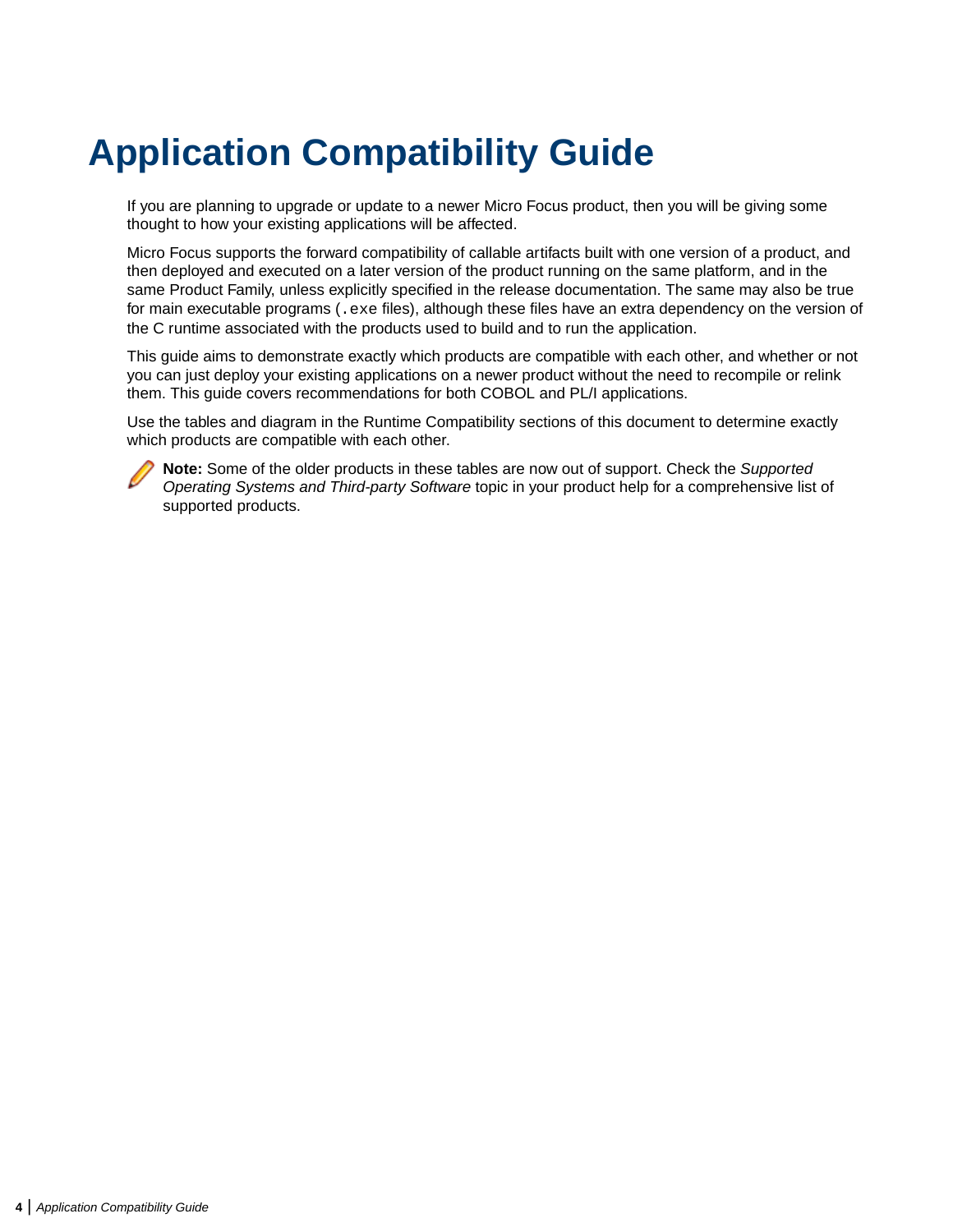## <span id="page-4-0"></span>**Compatibility Overview**

On a Microsoft Windows platform, when building to a main COBOL executable (. exe), compatibility depends on the Microsoft C runtime associated with the products used to build and run the executable. The executable is compatible with any future COBOL products that share a common C runtime with the product on which it was built. See the Visual COBOL and Enterprise Developer Windows C Runtime Compatibility sections for details on C runtimes used with COBOL products on Windows.

However, if the application has a main COBOL executable, and if the product being used for deployment is based on a C runtime that is later than that in the product used for building the application, then compatibility cannot be guaranteed. If the behavior of the application changes when you run with the later version then Micro Focus strongly recommends that the main executable is relinked with the later product. This will ensure that the COBOL runtime fully handles any runtime error conditions that may occur.

Relinking (to the new run time system) enables you to create a new executable capable of running on the later product, without the need to recompile. To relink, you must use the object code that was generated when the executable was originally compiled.

On UNIX and Linux, COBOL products are built with specific C and C++ compilers, and tested against specific versions of the C and C++ runtime. In general, COBOL application artifacts can be executed with later versions of the C and C++ runtime, unless the C/C++ vendor has specified otherwise; see the Visual COBOL and Enterprise Developer UNIX and Linux C Runtime Compatibility section for more details. The compatibility of  $q\text{libc}$  versions is similar in nature to a third-party component, such as a Relational Database Management System or Java Application Server, so version checking is advised.

Micro Focus does not test all application deployment combinations, but will support valid configurations and respond to reported incidents if incompatibilities are found, and then make reasonable commercial efforts to provide a solution. However, in some of these circumstances, recompiling with a later version might be the required action.

There are other situations in which recompilation or relinking are the only valid courses of action; for example, debug and diagnostic output from a mixed deployment environment can only be processed with the corresponding latest development product that matches the deployment environment. Changes in platform could also require the application to be modified, recompiled or relinked if external components introduce incompatibilities.

When compiling and running managed COBOL applications, applications compiled for .NET managed code contain references to specific versions of the .NET framework and the COBOL runtime assemblies, but in general, backward compatibility is provided in updated versions. COBOL applications compiled for JVM managed code do not specifically target later Java versions, and in general, will be compatible when using a supported Java version.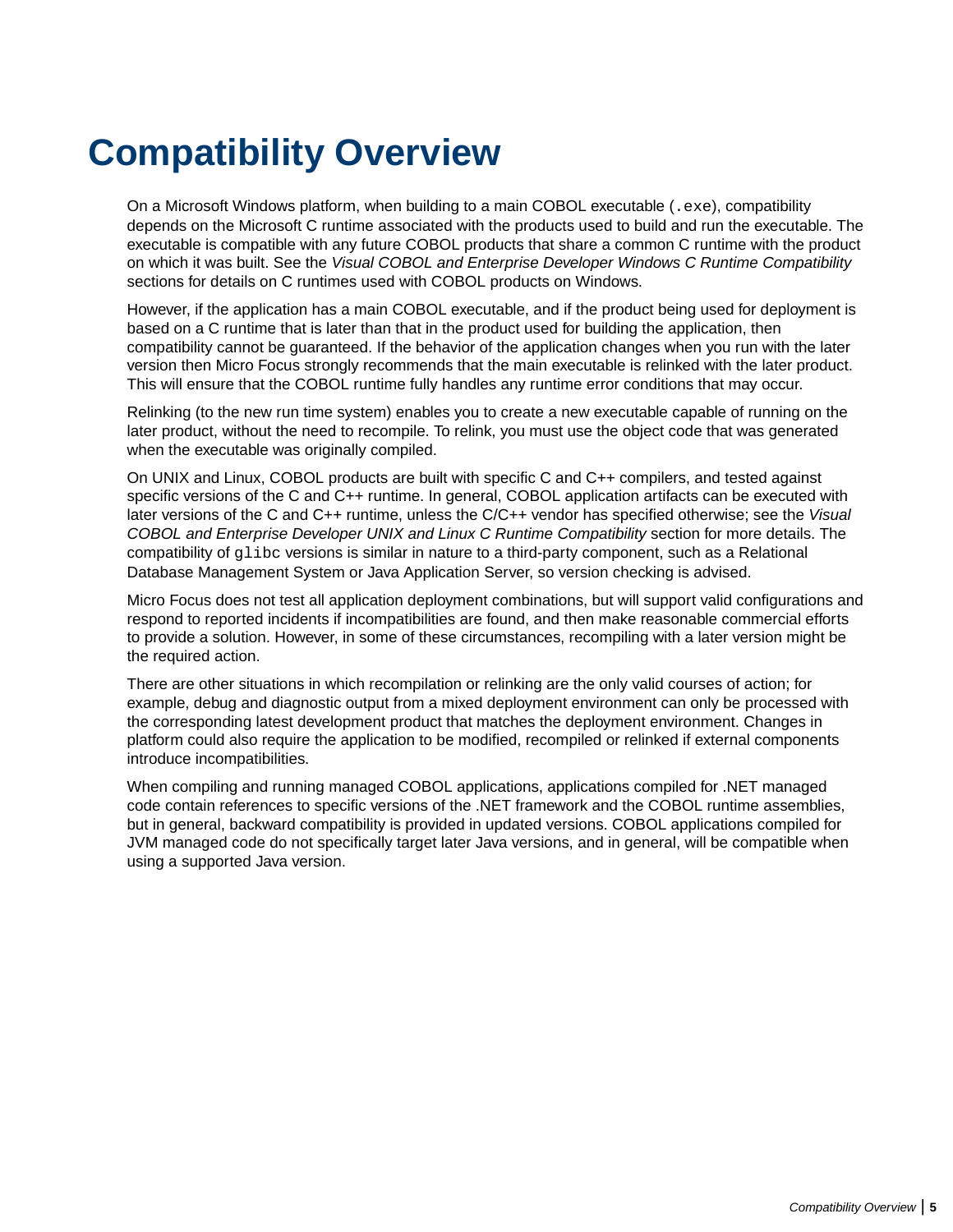# <span id="page-5-0"></span>**PL/I Application Compatibility**

PL/I applications currently have more restrictive compatibility support. It is recommended that PL/I applications are rebuilt on every release, to ensure application execution behavior is compatible with the PL/I runtime.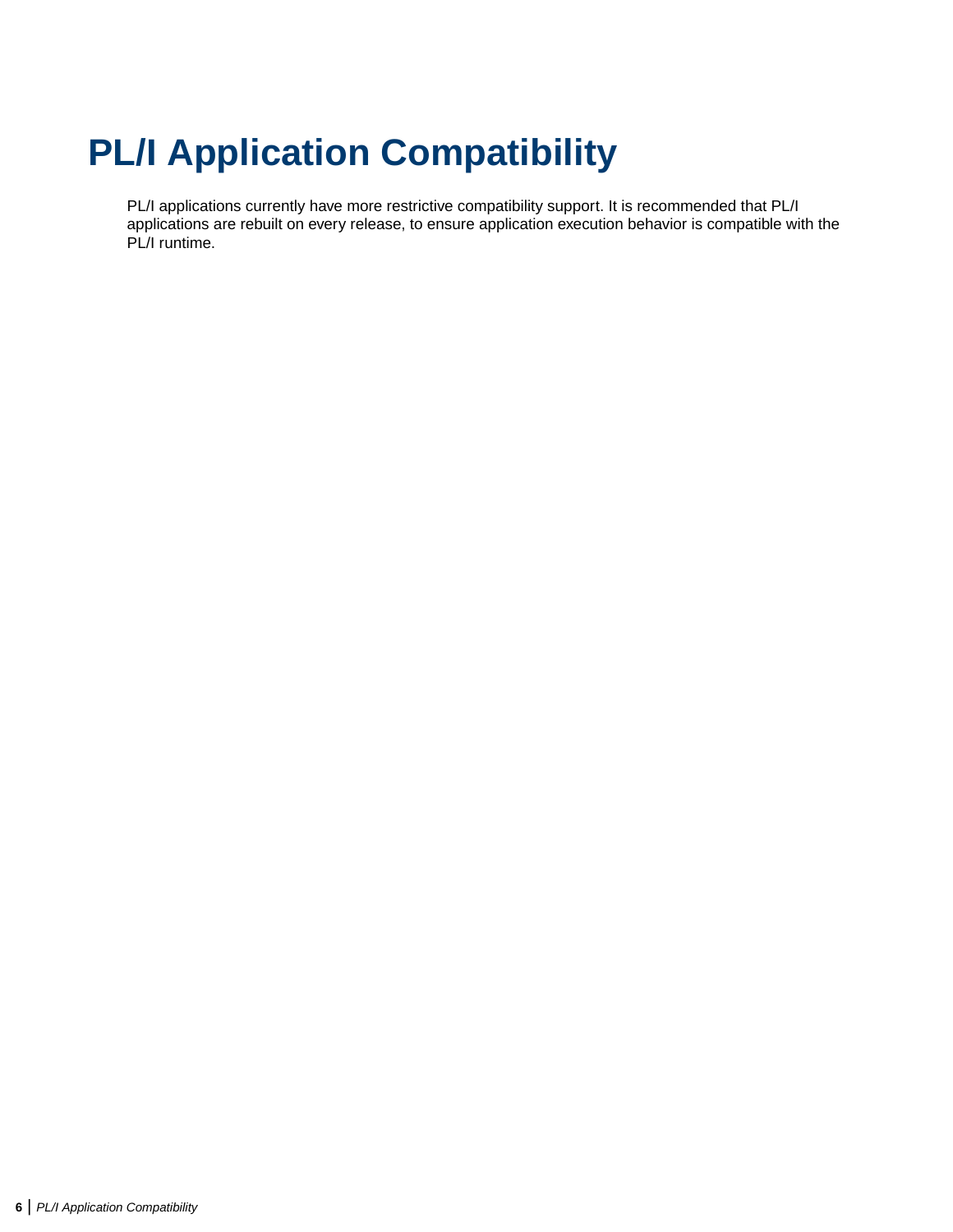## <span id="page-6-0"></span>**COBOL Language Compatibility**

The syntactical and semantic definition of the COBOL language is defined by ANSI, and has been extended by different vendors such as IBM and Micro Focus. Emulation of a particular standard or vendor version can by controlled by the use of compiler directives and runtime configuration.

The COBOL language definition refers to non-standard usage as having either undefined behavior or undefined results - any application that relies upon this syntax can be subject to changes in behavior between product versions when recompiled.

Occasionally, incompatibilities or defects are discovered and corrected. Applications that rely on previously incorrect behavior can also be subject to change in later products when recompiled.

Upgrading to the latest product on a regular basis will help identify any incremental incompatibilities or reliance on undefined behavior, making your applications more portable and less prone to changes between subsequent versions. If there is an extended interval between upgrade and recompilation, then it increases the risk of application remediation work being required.

If you want to take advantage of new product capabilities, such as performance improvements or language extensions, then recompilation on the latest product will be required.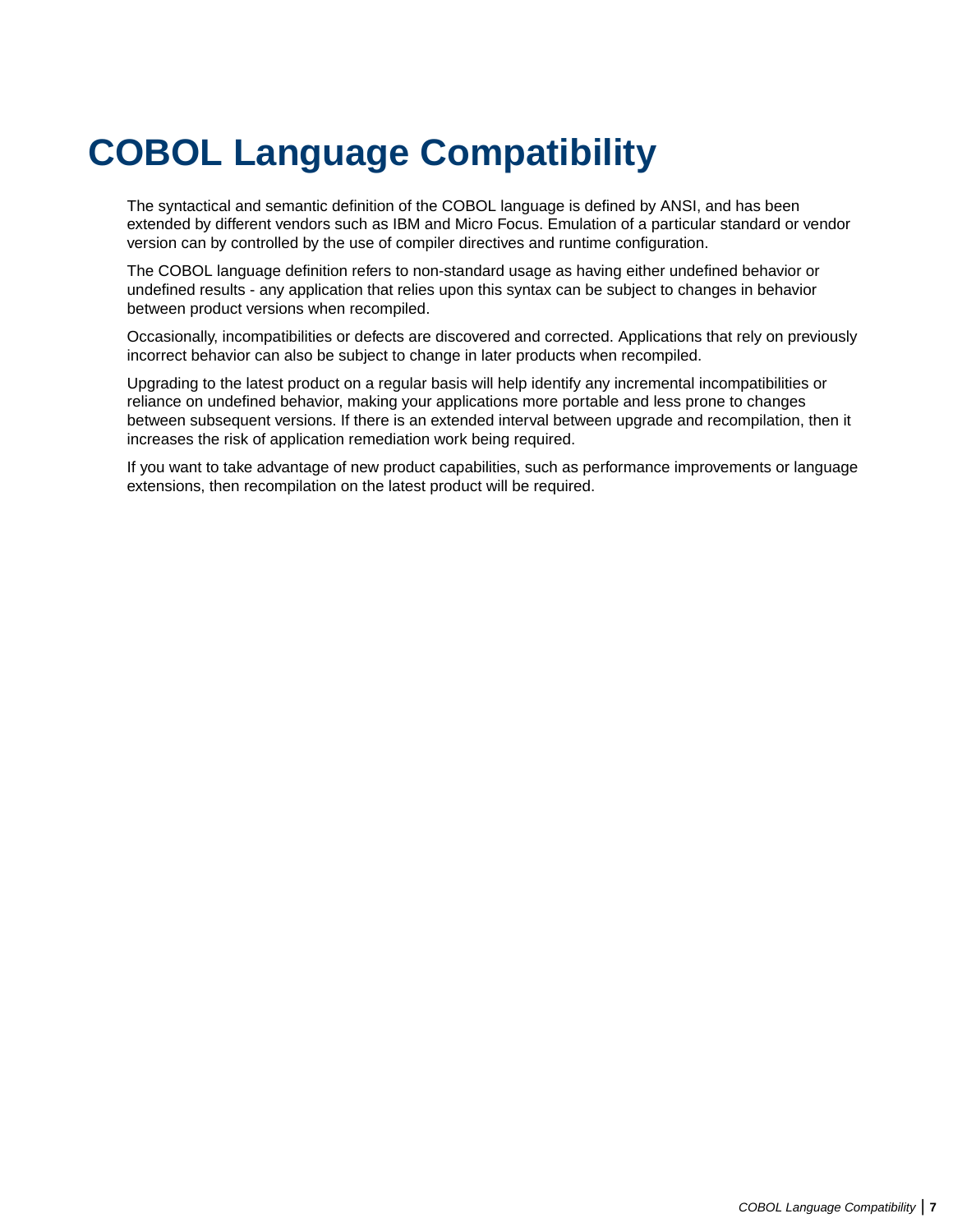## <span id="page-7-0"></span>**Third-party Compatibility**

Historically, Micro Focus has indicated that an operating system or third-party component is supported once testing has been completed on that version against a reference COBOL product.

The following extended classification of third-party components provides more guidance for customers who are planning to upgrade to a component before Micro Focus officially classifies it as supported.

| <b>Stage</b>                 | <b>Commitment</b>                                                                                                                                                                                                                                                                                                                                |
|------------------------------|--------------------------------------------------------------------------------------------------------------------------------------------------------------------------------------------------------------------------------------------------------------------------------------------------------------------------------------------------|
| <b>Planned</b>               | Will apply to updated versions of operating systems or<br>third-party components where Micro Focus already<br>supports an earlier version.<br>Customers can report incompatibility issues, and<br>commercial best-efforts will be made to provide a<br>resolution, but no commitment before full Tested state,<br>which may be the next release. |
| <b>Tested</b>                | Appropriate levels of testing have been performed and<br>Micro Focus can state full support for a given<br>operating system or third-party component.                                                                                                                                                                                            |
| <b>Previously Tested</b>     | Typically applies to products that have reached EOS,<br>that Micro Focus previously tested, but no longer<br>tests.                                                                                                                                                                                                                              |
|                              | <b>Note:</b> If the vendor no longer supports the<br>operating system or third-party component, Micro<br>Focus is under no obligation to resolve issues.                                                                                                                                                                                         |
| <b>Not Currently Planned</b> | Covers products where Micro Focus either predicts or<br>knows about a compatibility problem with no known<br>resolution.                                                                                                                                                                                                                         |
| <not specified=""></not>     | The absence of any status typically indicates that<br>there is no support, and support is not currently<br>planned.                                                                                                                                                                                                                              |

**Note: Planned** and **Tested** status means that Micro Focus will accept incident reports.

Micro Focus may also accept incidents for unsupported operating systems if those operating systems are fully-compatible with a supported operating system. In such circumstances, the incident would be tested on the supported operating system, and if the behavior is consistent, it can be investigated. If the problem is believed to be non-Micro Focus related (e.g. an environment issue), you must refer to the vendor for support.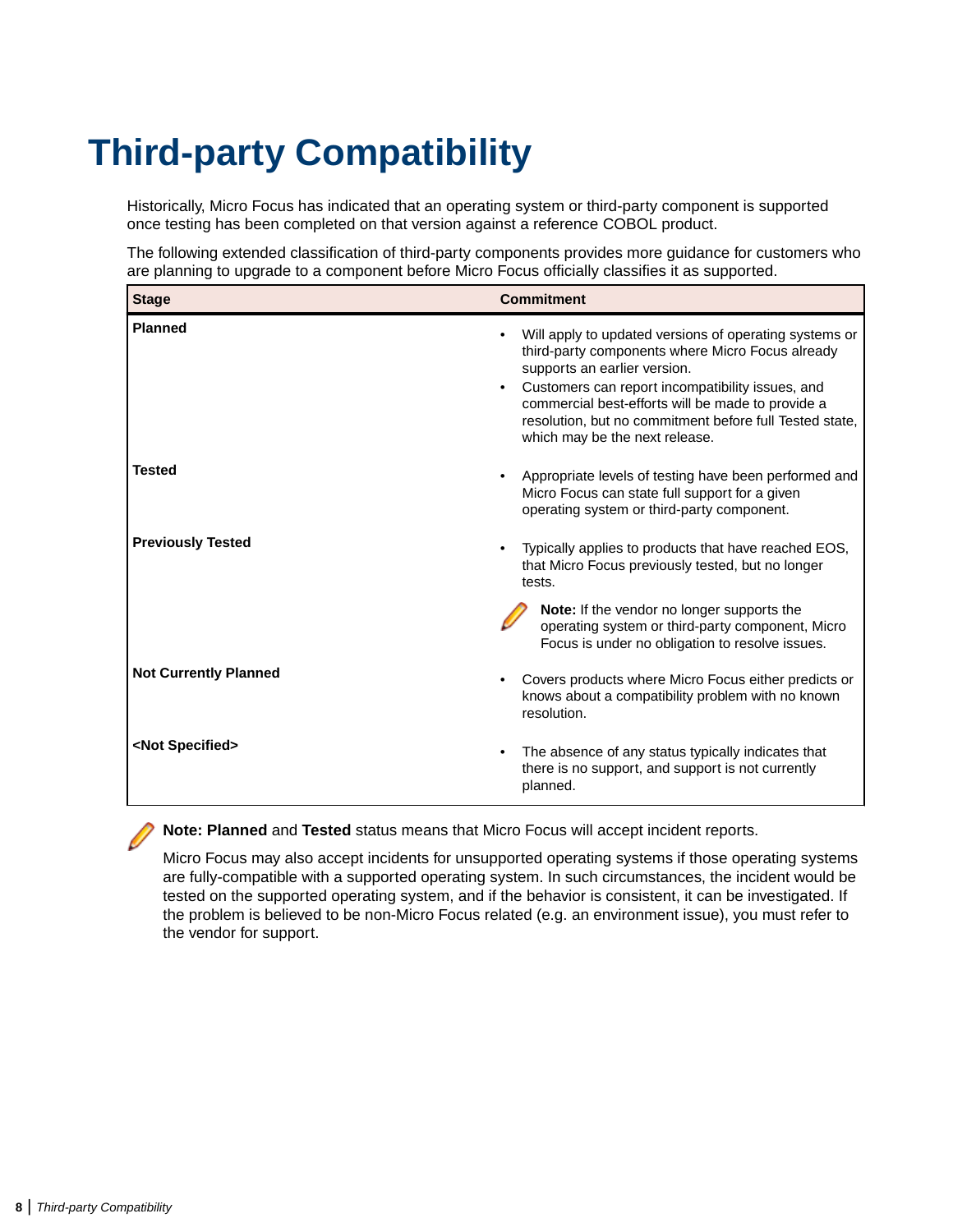### <span id="page-8-0"></span>**SOA/IMTK Interface Definition Table (IDT) Compatibility**

The IDT is both forwards- and backwards-compatible: that is, the IDT-related behavior is dependent on the product used to build the IDT and the product version used to execute the program that includes the IDT. For example, the latest Visual COBOL product can handle old Net Express IDTs in the same way as Net Express did. Similarly, an IDT created with Visual COBOL should theoretically be usable by Net Express and give the same behavior as if it had been created with Net Express. However, to benefit from the latest behavior that is available, the most recent version of Visual COBOL is always recommended for both creation and execution.

If you are using a Micro Focus Web or EJB client to communicate with a service running under Enterprise Sever, then the most important thing is to always make sure the client and server are fully in sync (and so contain the same IDT). Problems can occur when customers have updated the client, and then either forgotten to re-deploy the service or thought they just didn't need to. Failure to do either of these will cause problems.

#### **32- and 64-bit Compatibility**

The IDT contains no information related to bitism and can generally be used for both 32- and 64-bit deployment without change.

The only exception to this is when the interface COBOL data contains an item that varies in size between 32- and 64-bit (such as a pointer or procedure-pointer item), as this may change the alignment of data fields - this is information stored in the IDT, which comes from the COBOL dictionary file. Up to Visual COBOL/Enterprise Developer 3.0, these pointer types could only be an issue if they existed in the original interface of a COBOL service being deployed in Enterprise Server, which admittedly is very rare. However, new support in Visual COBOL/Enterprise Developer 4.0 onwards will itself now use pointers in the interfaces, and so this may now become more of an issue.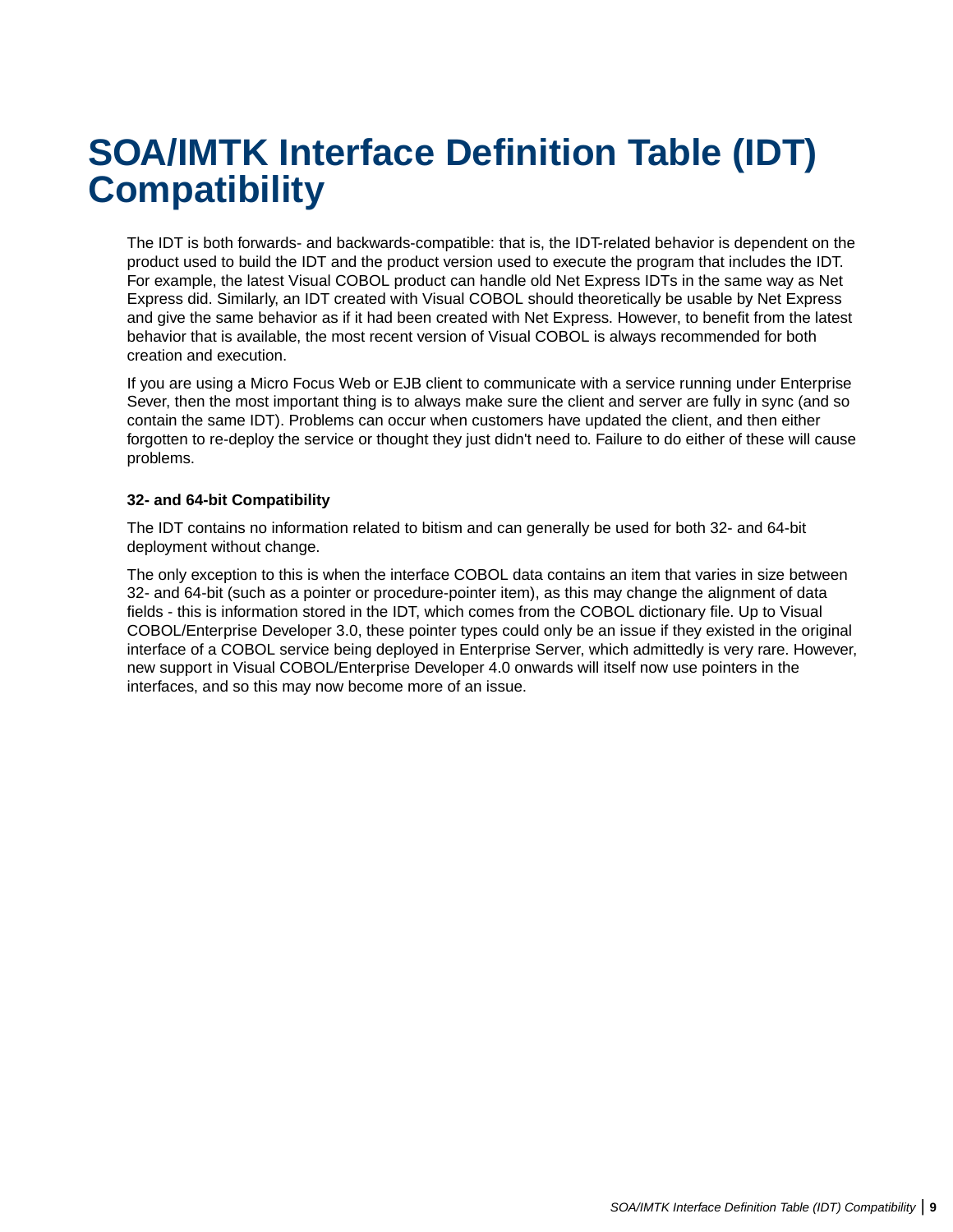### <span id="page-9-0"></span>**Visual COBOL and Enterprise Developer Windows C Runtime Compatibility**

The following tables show the version of the C Runtime that is used with each Windows product:

| Product                                                                            | Version | C Runtime |
|------------------------------------------------------------------------------------|---------|-----------|
|                                                                                    | R2      | VS2010    |
|                                                                                    | R3      | VS2010    |
| Visual COBOL for Visual Studio 2010                                                | R4      | VS2010    |
|                                                                                    | R4U1    | VS2010    |
|                                                                                    | R4U2    | VS2010    |
|                                                                                    | 2.0     | VS2010    |
| Visual COBOL for Visual Studio 2010                                                | 2.1     | VS2010    |
| COBOL Server for Windows<br>Enterprise Developer for Visual Studio 2010            | 2.1.1   | VS2010    |
| Enterprise Server for Visual Studio 2010                                           | 2.2     | VS2010    |
|                                                                                    | 2.2.1   | VS2010    |
|                                                                                    | 2.2.2   | VS2010    |
|                                                                                    | 2.1.1   | VS2012    |
|                                                                                    | 2.2     | VS2012    |
| Visual COBOL for Visual Studio 2012                                                | 2.2.1   | VS2012    |
| COBOL Server for Windows<br>Enterprise Developer for Visual Studio 2012            | 2.2.2   | VS2012    |
| <b>Enterprise Server</b>                                                           | 2.3     | VS2012    |
|                                                                                    | 2.3.1   | VS2012    |
|                                                                                    | 2.3.2   | VS2012    |
|                                                                                    | 3.0     | VS2012    |
|                                                                                    | 2.2.1   | VS2013    |
| Visual COBOL for Visual Studio 2013                                                | 2.2.2   | VS2013    |
| Enterprise Developer for Visual Studio 2013                                        | 2.3     | VS2012    |
| COBOL Server for Windows                                                           | 2.3.1   | VS2012    |
| Enterprise Server                                                                  | 2.3.2   | VS2012    |
|                                                                                    | 3.0     | VS2012    |
|                                                                                    | 4.0     | VS2017    |
|                                                                                    | 2.3     | VS2012    |
| Visual COBOL for Visual Studio 2015<br>Enterprise Developer for Visual Studio 2015 | 2.3.1   | VS2012    |
| COBOL Server for Windows                                                           | 2.3.2   | VS2012    |
| Enterprise Server                                                                  | 3.0     | VS2012    |
|                                                                                    | 4.0     | VS2017    |
|                                                                                    | 3.0     | VS2012    |
| Visual COBOL for Visual Studio 2017                                                | 4.0     | VS2017    |
| Enterprise Developer for Visual Studio 2017<br>COBOL Server for Windows            | 5.0     | VS2017    |
| <b>Enterprise Server</b>                                                           | 6.0     | VS2017    |
|                                                                                    | 7.0     | VS2017    |
| Visual COBOL for Visual Studio 2019                                                | 5.0     | VS2017    |
| Enterprise Developer for Visual Studio 2019<br>COBOL Server for Windows            | 6.0     | VS2017    |
| <b>Enterprise Server</b>                                                           | 7.0     | VS2017    |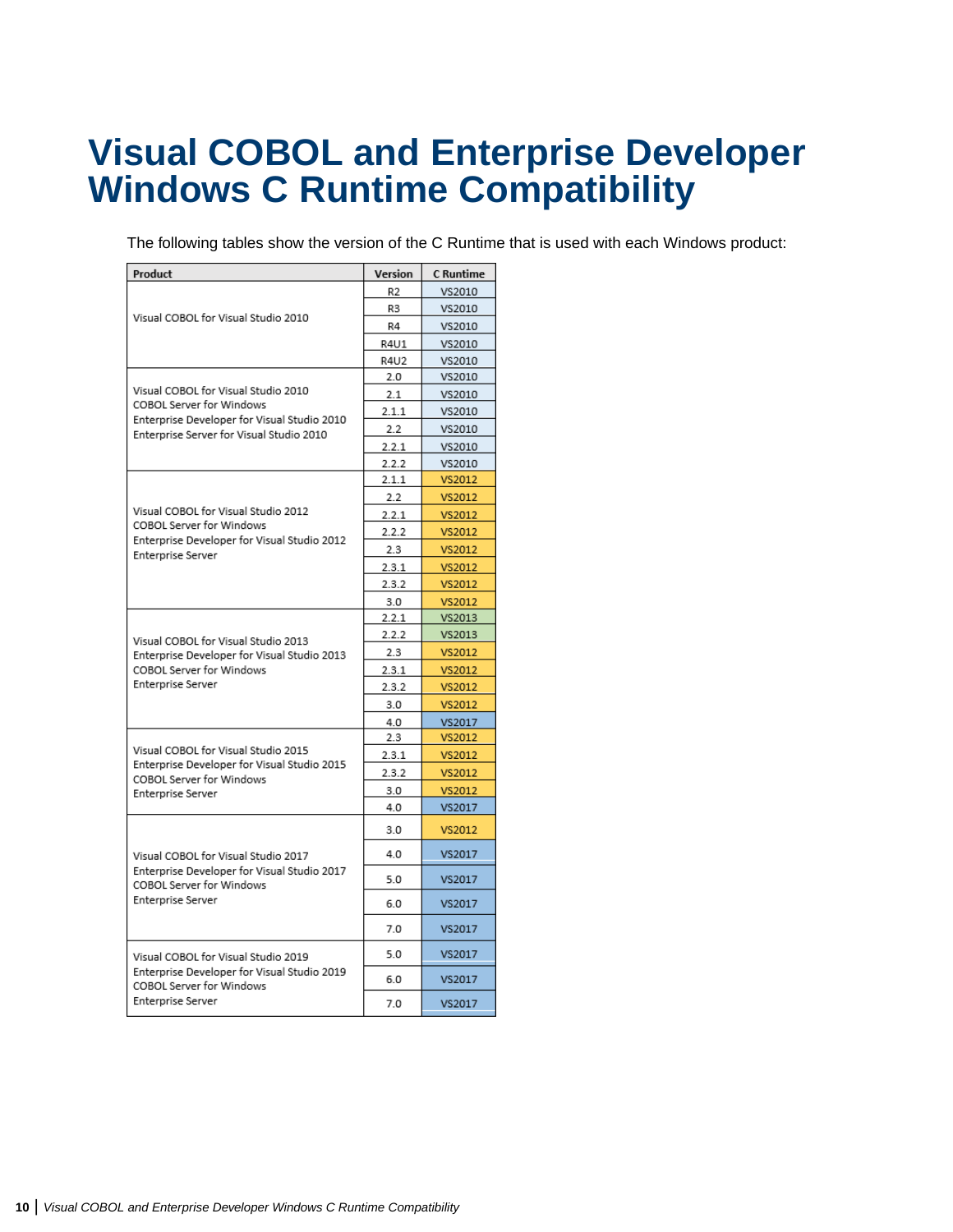| Product                          | Version | C Runtime |
|----------------------------------|---------|-----------|
|                                  | R4      | VS2010    |
| Visual COBOL for Eclipse 2010    | R4U1    | VS2010    |
|                                  | R4U2    | VS2010    |
|                                  | 2.0     | VS2010    |
|                                  | 2.1     | VS2010    |
|                                  | 2.1.1   | VS2010    |
|                                  | 2.2     | VS2010    |
|                                  | 2.2.1   | VS2010    |
| Visual COBOL for Eclipse         | 2.2.2   | VS2010    |
| Enterprise Developer for Eclipse | 2.3     | VS2012    |
|                                  | 2.3.1   | VS2012    |
|                                  | 2.3.2   | VS2012    |
|                                  | 3.0     | VS2012    |
|                                  | 4.0     | VS2017    |
|                                  | 5.0     | VS2017    |
|                                  | 6.0     | VS2017    |
|                                  | 7.0     | VS2017    |

#### **Recommendations**

The optimum deployment configuration is to match the build and execution environment versions, as this combination has the most extensive compatibility testing.

To take advantage of the latest deployment product and its associated capabilities and features, such as platform support, performance, security and product features in a timely manner, you could employ a staged transition of deploying objects built with earlier development products.

The compatibility options are described within the following sections, and vary depending on: the products used, the format of the COBOL application artifacts, and the deployment platform and associated external components.

The following table shows the compatibility of each object type, if a staged transition was to be used:

| <b>Object Type</b>        | <b>OS</b>  | <b>Compatibility</b>  | <b>Notes</b>                                  |
|---------------------------|------------|-----------------------|-----------------------------------------------|
| .int                      | All        | Platform              | Slowest format, not shared                    |
| .gnt                      | All        | Platform              | Not shared                                    |
| .dll                      | Windows    | <b>Product Family</b> | Code shared between<br>processes at OS level  |
| .exe                      | Windows    | Product C Library     | Requires relinking when C<br>library changes  |
| .50                       | Unix/Linux | <b>Product Family</b> | Code shared between<br>processes at OS level  |
| <executable></executable> | Unix/Linux | <b>Product Family</b> | Requires relinking when C<br>vendor indicates |

If you do not intend to keep the development and deployment product versions aligned, it is recommended that you keep the intermediate object code  $(. \circ bj, . \circ)$  from the COBOL compiler and the linker command line options from the final build prior to deployment. If you subsequently upgrade the deployment product to one that requires the standalone executable to be relinked, then you can rebuild the executable, without having to recompile the application from source with the new COBOL compiler.

#### **Compatibility between build and run products**

The following sections show the compatibility between build and run products, on Windows platforms.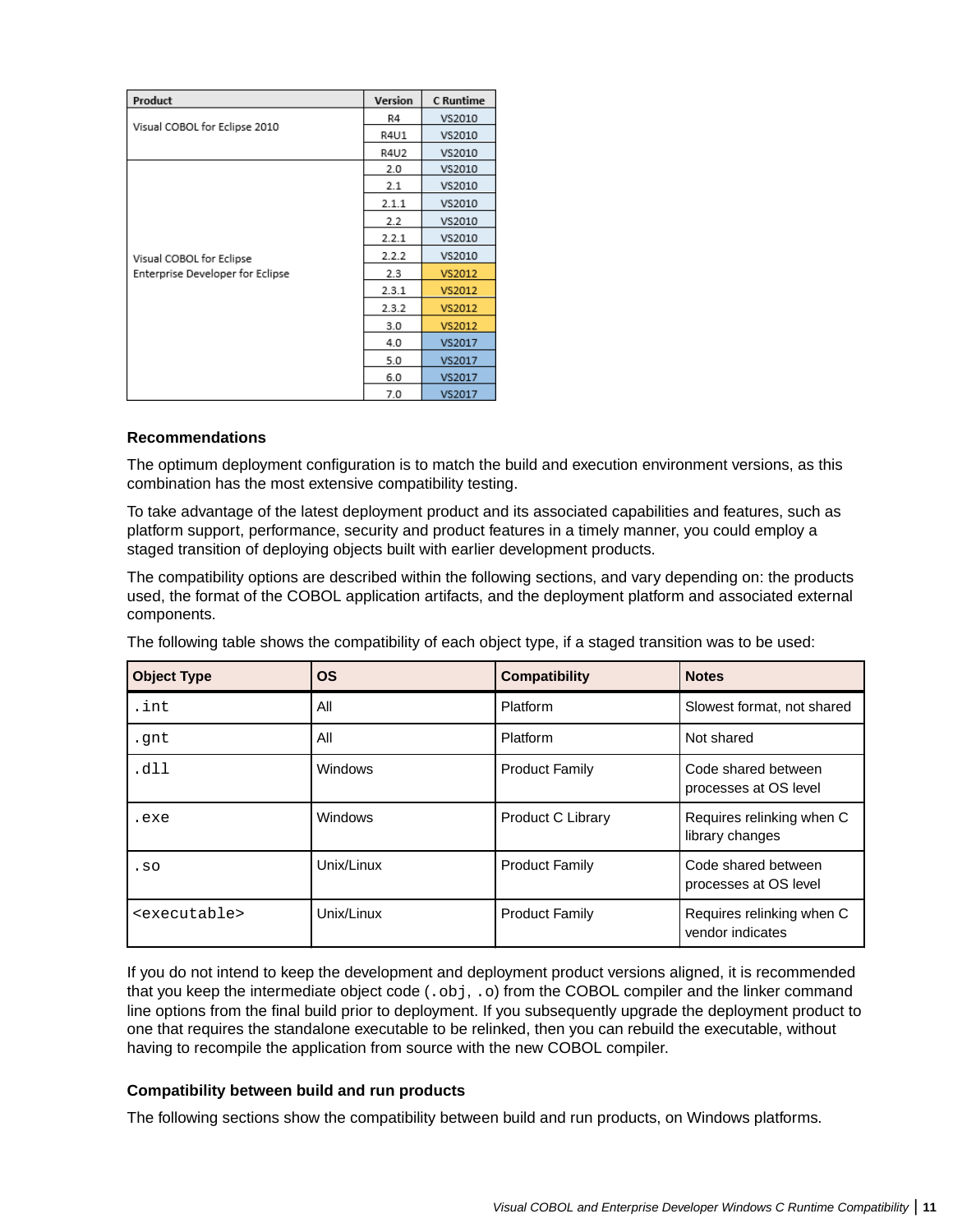As previously mentioned, unless explicitly stated in your current release documentation, the callable artifacts of your application will be forward-compatible when running on the same platform, and using a later product, in the same Product Family, to the one in which they were originally built.

Use the following flow diagram to determine if you need to recompile when building your programs with one product, and then running them with another:

**Note:** If you deploy to an enterprise server, a main executable is not deployed; therefore, you only need to ensure that your callable artifacts are compatible, using the criteria above.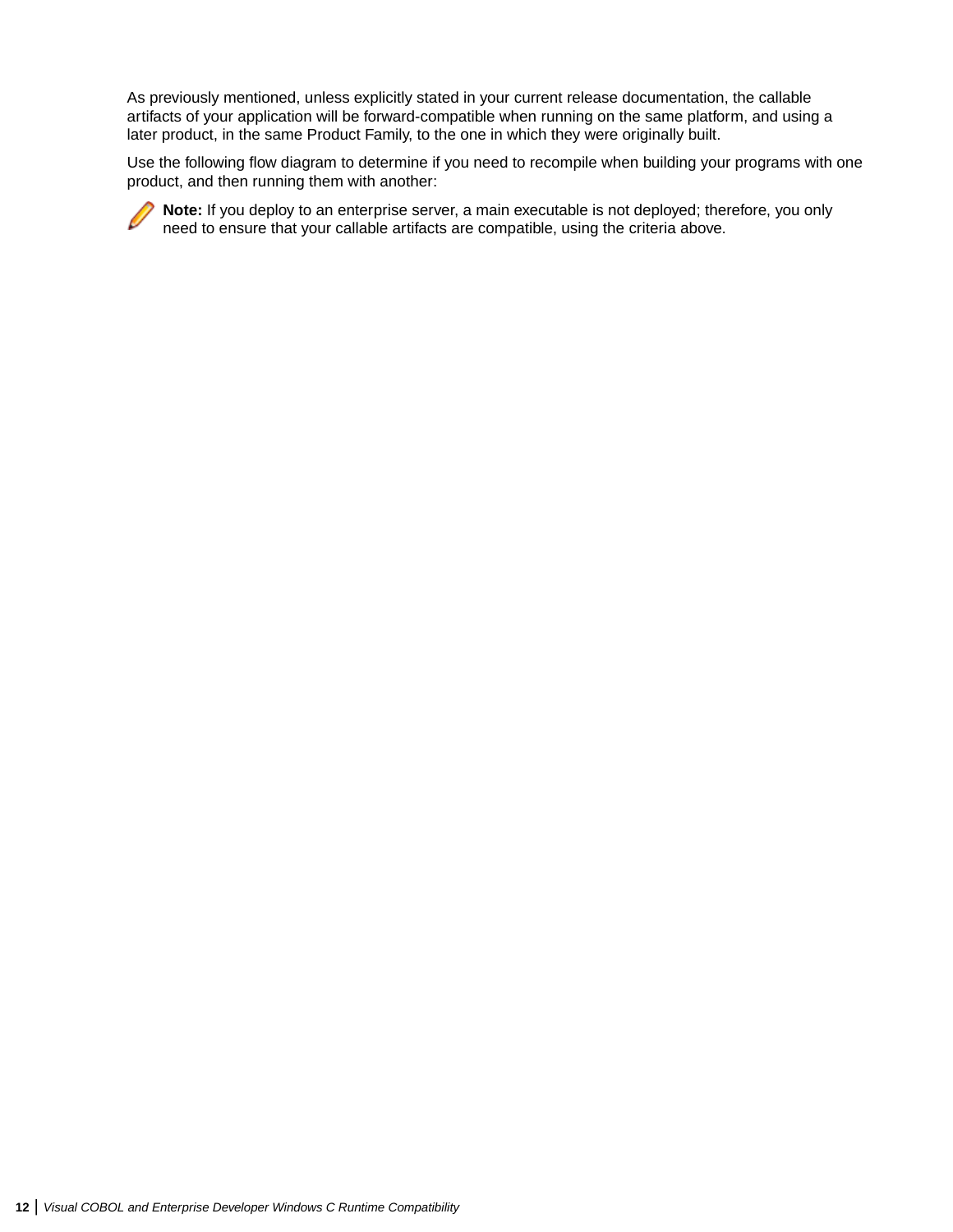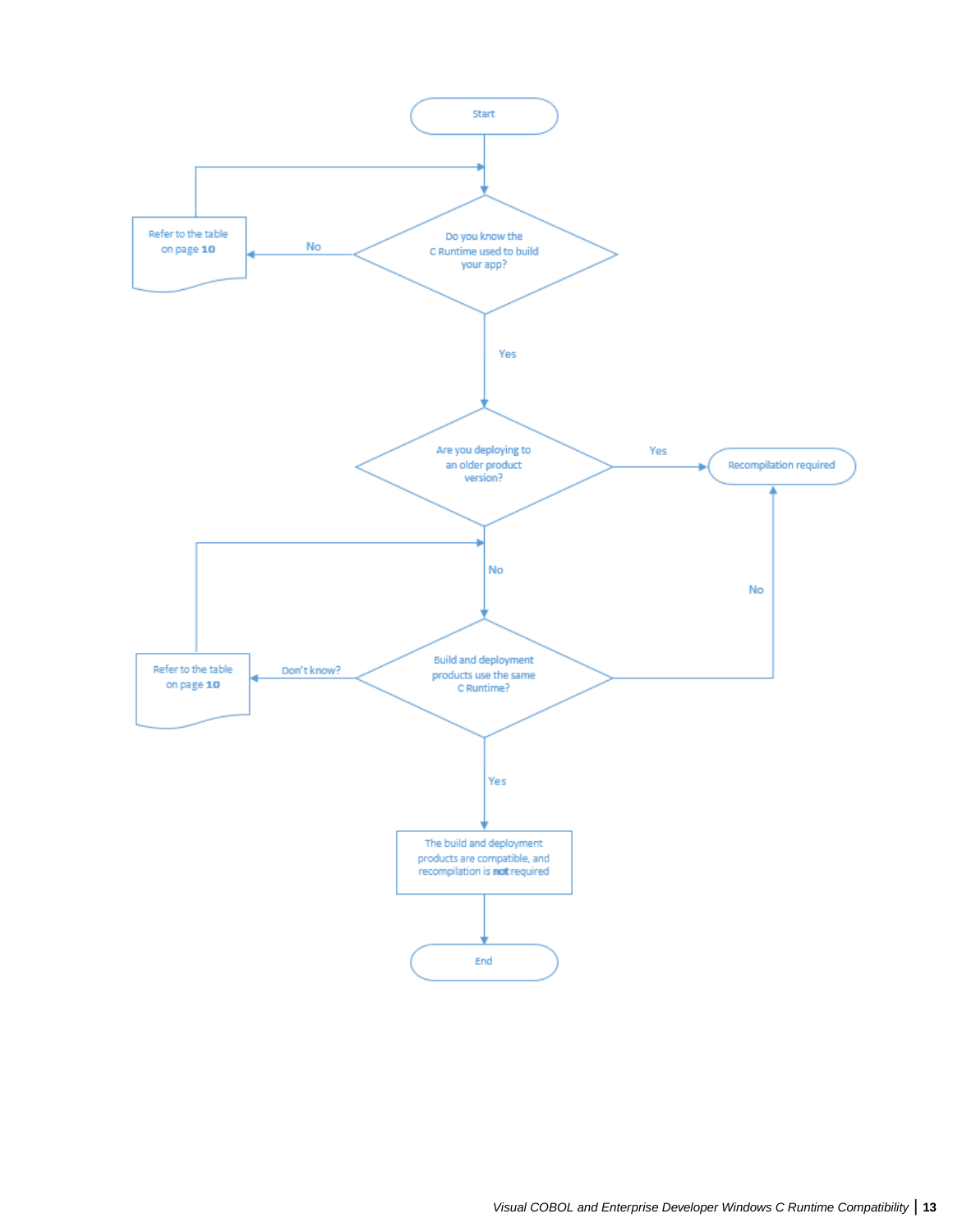### <span id="page-13-0"></span>**Visual COBOL and Enterprise Developer UNIX and Linux C Runtime Compatibility**

The following table shows compatibility of Visual COBOL Development Hub and Enterprise Developer UNIX Components products on UNIX/Linux platforms (and processors, for later versions), and their associated C runtime versions.

The versions listed here are the ones that Micro Focus tested against the respective products. For a full list of supported operating systems, refer to your product documentation.

| <b>Product</b>                                        | <b>Operating system</b>            | <b>Version</b> | <b>C</b> Runtime Version    | <b>Notes</b>                                                                        |
|-------------------------------------------------------|------------------------------------|----------------|-----------------------------|-------------------------------------------------------------------------------------|
| Visual COBOL                                          | <b>AIX</b>                         | 6.1 TL7 SP4    | IBM xIC.rte 11.1.0.2        | C Runtime (xIC.rte                                                                  |
| Development Hub 2.x                                   |                                    | 6.1 TL9 SP8    | IBM xIC.rte 13.1.3.1        | package) is<br>independent of the                                                   |
| <b>Enterprise Developer</b><br><b>UNIX Components</b> |                                    | 7.1 TL4 SP3    | IBM xIC.rte 13.1.3.1        | OS install, so Micro                                                                |
| 2.x                                                   |                                    | 7.2 TL1 SP1    | IBM xIC.rte 13.1.3.1        | Focus has chosen to<br>install these versions<br>on our reference test<br>machines. |
|                                                       | <b>HP</b>                          | 11i v3 (1603)  | aC++ runtime A.<br>06.28    | C runtime is separate<br>to the OS.                                                 |
|                                                       |                                    | 11i v3 (1109)  | aC++ runtime A.<br>06.25.01 |                                                                                     |
|                                                       | Oracle Linux RH<br>Kernel          | 7.3            | glibc 2.17                  |                                                                                     |
|                                                       | Oracle Linux<br>Unbreakable Kernel | 6.8            | glibc 2.12                  |                                                                                     |
|                                                       |                                    | 7.3            | glibc 2.17                  |                                                                                     |
|                                                       | <b>RHEL</b>                        | 6              | glibc 2.12                  |                                                                                     |
|                                                       |                                    | 6.2            | glibc 2.12                  |                                                                                     |
|                                                       |                                    | 6.8            | glibc 2.12                  |                                                                                     |
|                                                       |                                    | 7.1            | glibc 2.17                  |                                                                                     |
|                                                       |                                    | 7.3            | glibc 2.17                  |                                                                                     |
|                                                       | Solaris                            | 10             | Solaris Studio 12.2         |                                                                                     |
|                                                       |                                    | 11             | Solaris Studio 12.2         |                                                                                     |
|                                                       |                                    | 11.3           | Solaris Studio 12.2         |                                                                                     |
|                                                       | <b>SUSE</b>                        | 11             | glibc 2.9                   |                                                                                     |
|                                                       |                                    | 11 SP1         | glibc 2.11                  |                                                                                     |
|                                                       |                                    | 11 SP4         | glibc 2.11                  |                                                                                     |
|                                                       |                                    | 12             | glibc 2.19                  |                                                                                     |
|                                                       |                                    | 12 SP2         | glibc 2.22                  |                                                                                     |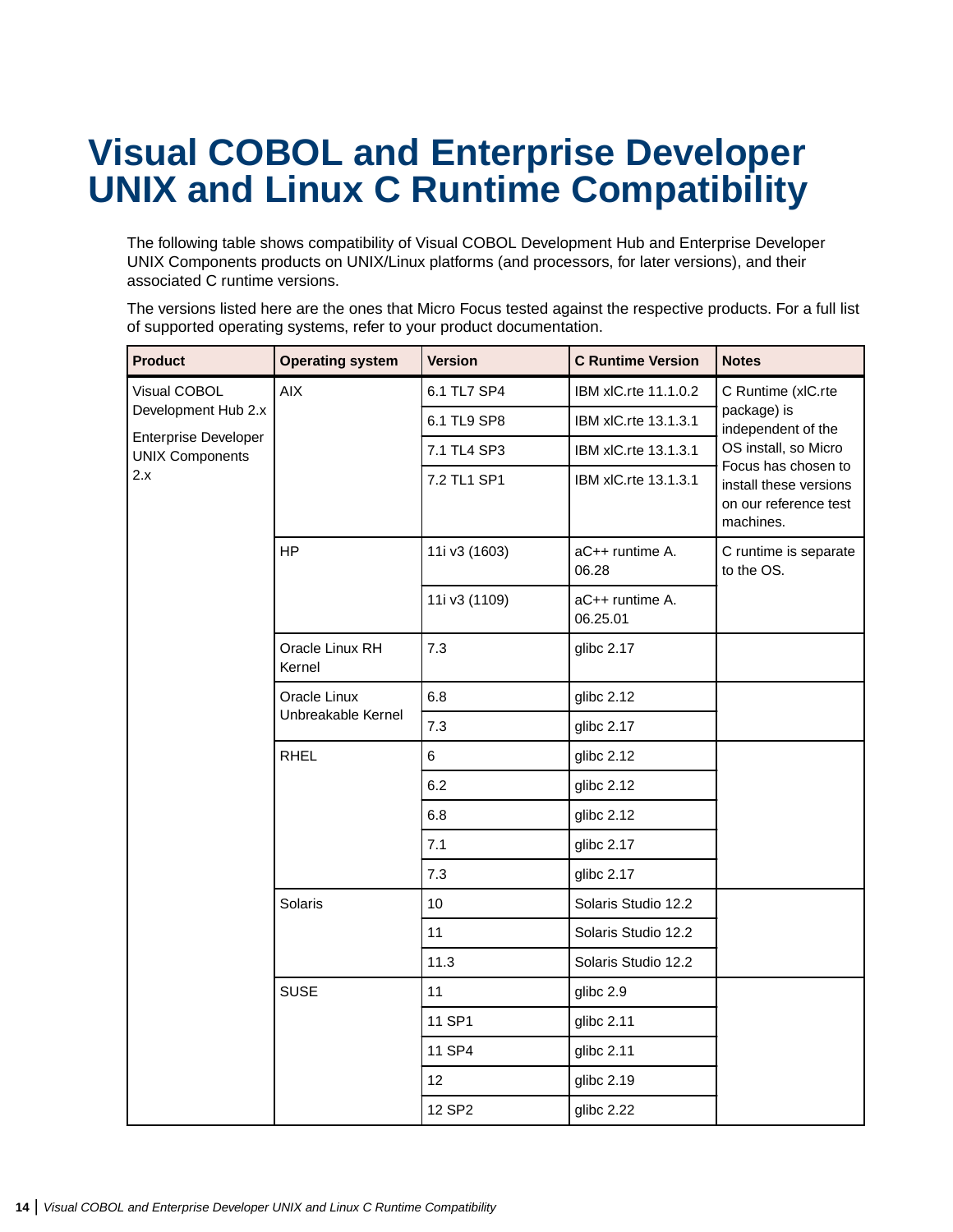| <b>Product</b>                                                                                      | <b>Operating system</b>   | <b>Version</b> | <b>C</b> Runtime Version    | <b>Notes</b>                                                                                                                                                         |
|-----------------------------------------------------------------------------------------------------|---------------------------|----------------|-----------------------------|----------------------------------------------------------------------------------------------------------------------------------------------------------------------|
| Visual COBOL<br>Development Hub 3.0<br><b>Enterprise Developer</b><br><b>UNIX Components</b><br>3.0 | <b>AIX</b>                | 7.1 TL4 SP3    | IBM xIC.rte 13.1.3.1        | C Runtime (xIC.rte<br>package) is<br>independent of the<br>OS install, so Micro<br>Focus has chosen to<br>install this version on<br>our reference test<br>machines. |
|                                                                                                     | <b>HP</b>                 | 11i v3 (1603)  | aC++ runtime A.<br>06.25    | C runtime is separate<br>to the OS.                                                                                                                                  |
|                                                                                                     |                           | 11i v3 (1109)  | aC++ runtime A.<br>06.25.01 |                                                                                                                                                                      |
|                                                                                                     | Oracle Linux RH<br>Kernel | 7.3            | glibc 2.17                  |                                                                                                                                                                      |
|                                                                                                     | Oracle Linux              | 6.8            | glibc 2.12                  |                                                                                                                                                                      |
|                                                                                                     | Unbreakable Kernel        | 7.3            | glibc 2.17                  |                                                                                                                                                                      |
|                                                                                                     | <b>RHEL</b>               | 6              | glibc 2.12                  |                                                                                                                                                                      |
|                                                                                                     |                           | 6.2            | glibc 2.12                  |                                                                                                                                                                      |
|                                                                                                     |                           | 6.8            | glibc 2.12                  |                                                                                                                                                                      |
|                                                                                                     |                           | 7.1            | glibc 2.17                  |                                                                                                                                                                      |
|                                                                                                     |                           | 7.3            | glibc 2.17                  |                                                                                                                                                                      |
|                                                                                                     | Solaris                   | 10             | Solaris Studio 12.2         |                                                                                                                                                                      |
|                                                                                                     |                           | 11.3           | Solaris Studio 12.6         |                                                                                                                                                                      |
|                                                                                                     | <b>SUSE</b>               | 11             | glibc 2.9                   |                                                                                                                                                                      |
|                                                                                                     |                           | 11 SP1         | glibc 2.11                  |                                                                                                                                                                      |
|                                                                                                     |                           | 11 SP4         | glibc 2.11                  |                                                                                                                                                                      |
|                                                                                                     |                           | 12             | glibc 2.19                  |                                                                                                                                                                      |
|                                                                                                     |                           | 12 SP2         | glibc 2.22                  |                                                                                                                                                                      |
| Visual COBOL                                                                                        | <b>AIX</b>                | 7.1 TL4 SP3    | IBM xIC.rte 13.1.3.1        | C Runtime (xIC.rte                                                                                                                                                   |
| Development Hub 4.0<br><b>Enterprise Developer</b><br><b>UNIX Components</b><br>4.0                 |                           | 7.2 TL2 SP2    | IBM xIC.rte 13.1.3.1        | package) is<br>independent of the<br>OS install, so Micro<br>Focus has chosen to<br>install these versions<br>on our reference test<br>machines.                     |
|                                                                                                     | <b>HP</b>                 | 11iv3 (1703)   | aC++ runtime A.<br>06.28    | C runtime is separate<br>to the OS.                                                                                                                                  |
|                                                                                                     |                           | 11i v3 (1109)  | aC++ runtime A.<br>06.25.01 |                                                                                                                                                                      |
|                                                                                                     | Oracle Linux RH<br>Kernel | 7.4            | glibc 2.17                  |                                                                                                                                                                      |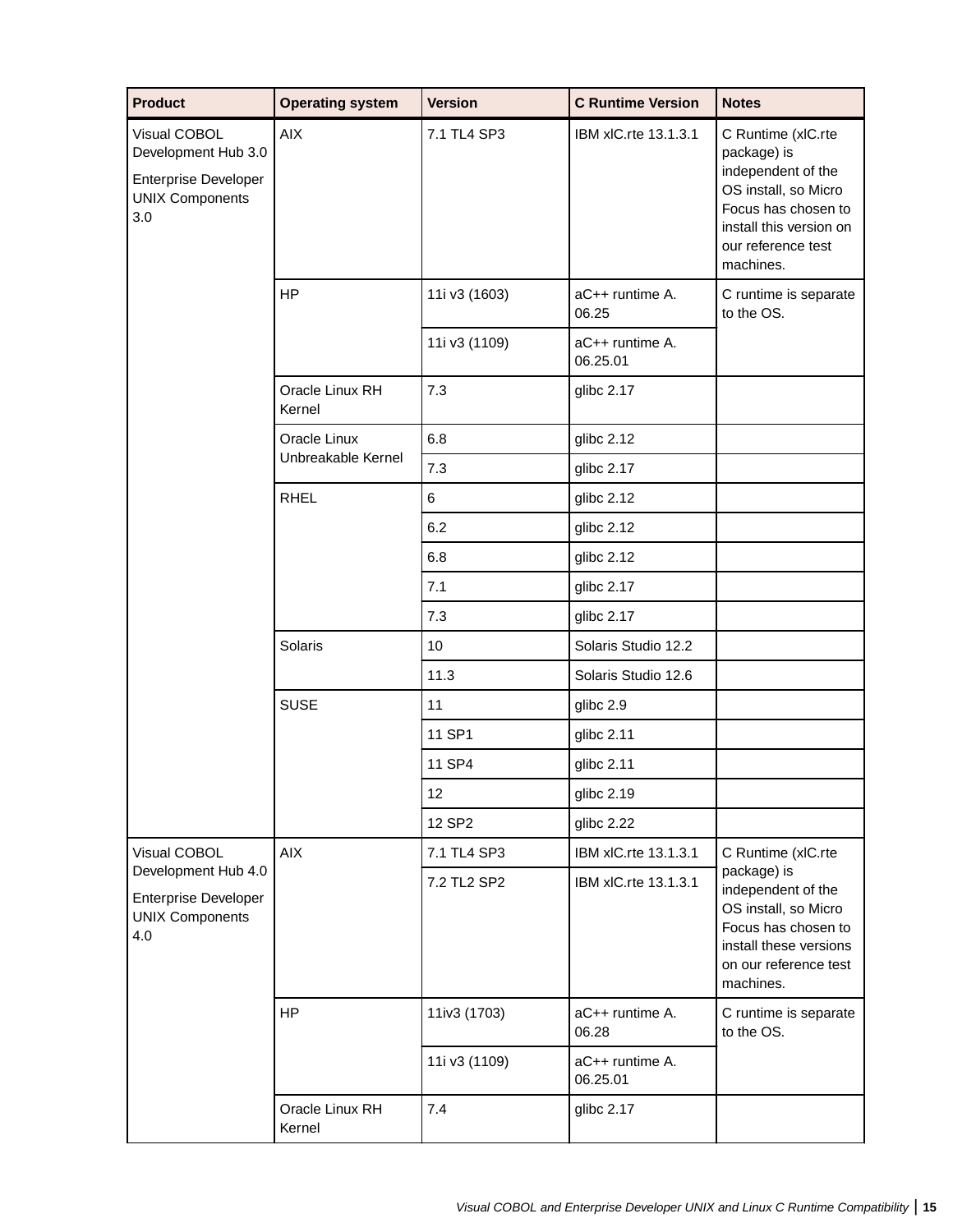| <b>Product</b> | <b>Operating system</b> | <b>Version</b> | <b>C</b> Runtime Version | <b>Notes</b> |
|----------------|-------------------------|----------------|--------------------------|--------------|
|                | Oracle Linux            | 6.9            | glibc 2.12               |              |
|                | Unbreakable Kernel      | 7.4            | glibc 2.17               |              |
|                | <b>RHEL</b>             | 6              | glibc 2.12               |              |
|                |                         | 6.2            | glibc 2.12               |              |
|                |                         | 6.9            | glibc 2.12               |              |
|                |                         | 7.1            | glibc 2.17               |              |
|                |                         | 7.4            | glibc 2.17               |              |
|                | Solaris                 | 10             | Solaris Studio 12.2      |              |
|                |                         | 11.3           | Solaris Studio 12.6      |              |
|                | <b>SUSE</b>             | 12 SP2         | glibc 2.22               |              |
|                |                         | 12 SP3         | glibc 2.22               |              |

| <b>Product</b>                                            | <b>Operating</b><br>system | <b>Version</b>          | <b>Processor</b>              | <b>C</b> Runtime<br><b>Version</b> | <b>Notes</b>                                                                                                                                                                  |
|-----------------------------------------------------------|----------------------------|-------------------------|-------------------------------|------------------------------------|-------------------------------------------------------------------------------------------------------------------------------------------------------------------------------|
| Visual COBOL<br>Development                               | <b>AIX</b>                 | 7.1 TL4 SP3             | IBM Power System*             | IBM xIC.rte<br>13.1.3.1            | C Runtime<br>(xIC.rte package)                                                                                                                                                |
| Hub 5.0<br>Enterprise<br>Developer UNIX<br>Components 5.0 |                            | 7.2 TL2 SP2             | IBM Power System*             | <b>IBM xIC.rte</b><br>13.1.3.1     | is independent of<br>the OS install, so<br>Micro Focus has<br>chosen to install<br>these versions<br>on our reference<br>test machines.<br>$*64$ -bit<br>environments<br>only |
|                                                           | <b>HP</b>                  | 11i v3 (2016<br>update) | Itanium                       | aC++ runtime A.<br>06.28           | C Runtime (aC+<br>+ package) is                                                                                                                                               |
|                                                           |                            | 11i v3 (2018<br>update) | Itanium                       | aC++ runtime A.<br>06.25.01        | independent of<br>the OS install.<br>Micro Focus has<br>chosen to install<br>these versions<br>on our reference<br>test machines.                                             |
|                                                           | Oracle Linux RH<br>Kernel  | 7.6                     | Intel $x86-64$                | glibc 2.17                         |                                                                                                                                                                               |
|                                                           | Oracle Linux               | 6.10                    | Intel $x86-64$                | glibc 2.12                         |                                                                                                                                                                               |
| Kernel<br><b>RHEL</b>                                     | Unbreakable                | 7.6                     | Intel $x86-64$                | glibc 2.17                         |                                                                                                                                                                               |
|                                                           |                            | 6                       | Intel x86-64, IBM Z<br>System | glibc 2.12                         |                                                                                                                                                                               |
|                                                           |                            | 6.2                     | Intel x86-64, IBM Z<br>System | glibc 2.12                         |                                                                                                                                                                               |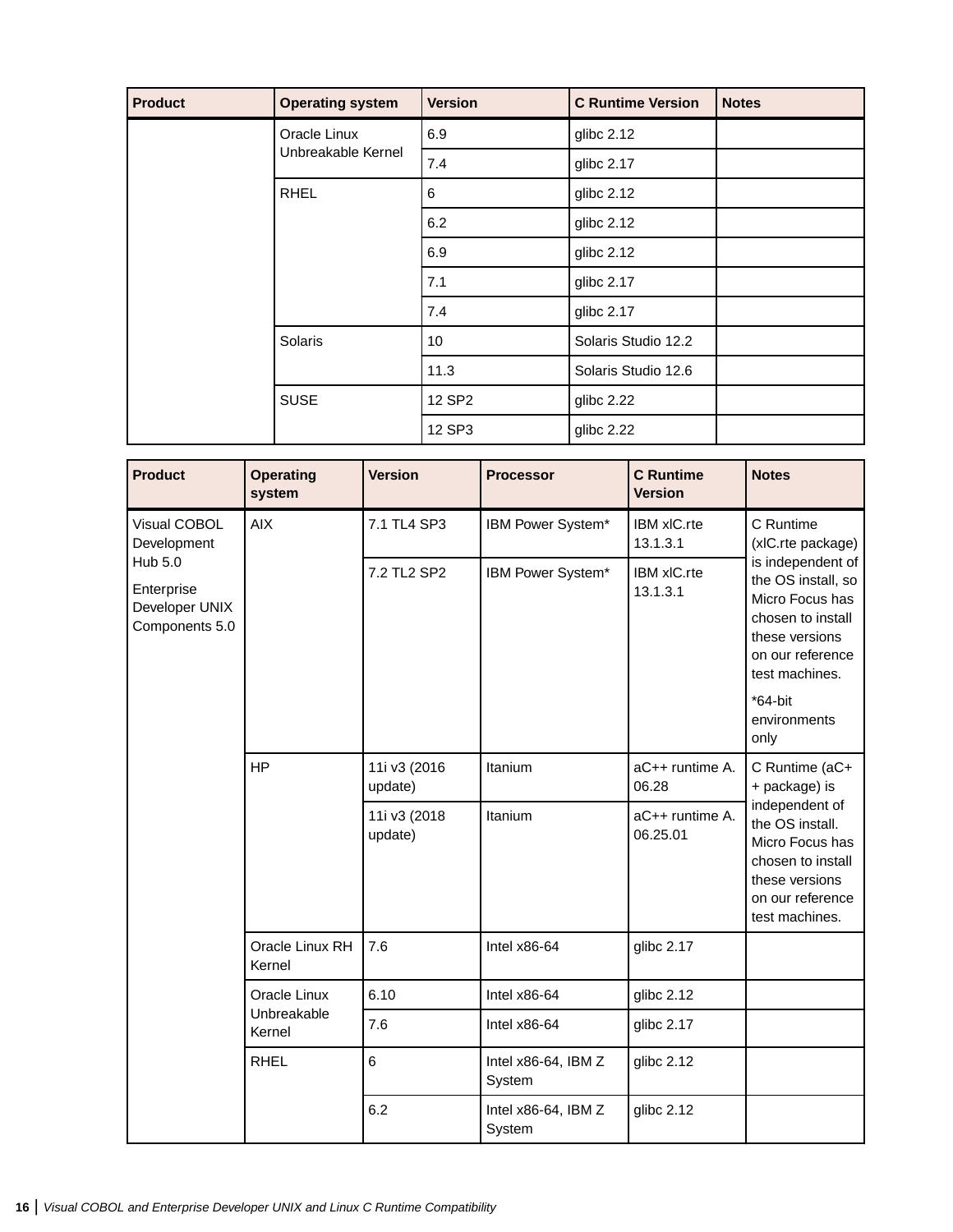| <b>Product</b>                                            | <b>Operating</b><br>system | <b>Version</b>          | <b>Processor</b>                                                | <b>C</b> Runtime<br><b>Version</b> | <b>Notes</b>                                                                                                                                                                        |
|-----------------------------------------------------------|----------------------------|-------------------------|-----------------------------------------------------------------|------------------------------------|-------------------------------------------------------------------------------------------------------------------------------------------------------------------------------------|
|                                                           |                            | 6.10                    | Intel x86-64, IBM Z<br>System                                   | glibc 2.12                         |                                                                                                                                                                                     |
|                                                           |                            | 7.1                     | Intel x86-64, IBM Z<br>System, IBM Power<br>System*             | glibc 2.17                         | $*64$ -bit<br>environments<br>only                                                                                                                                                  |
|                                                           |                            | 7.6                     | Intel x86-64, IBM Z<br>System, IBM Power<br>System <sup>*</sup> | glibc 2.17                         | $*64$ -bit<br>environments<br>only                                                                                                                                                  |
|                                                           | Solaris                    | 11.4                    | Intel x86-64, SPARC                                             | Solaris Studio<br>12.6             | C Runtime<br>(Solaris Studio<br>package) is<br>independent of<br>the OS install, so<br>Micro Focus has<br>chosen to install<br>these versions<br>on our reference<br>test machines. |
|                                                           | <b>SUSE</b>                | 12 SP2                  | IBM Power System,<br>Intel x64, IBM Z<br>System                 | glibc 2.22                         |                                                                                                                                                                                     |
|                                                           |                            | 15                      | IBM Power System,<br>Intel x64, IBM Z<br>System                 | glibc 2.26                         |                                                                                                                                                                                     |
| Visual COBOL<br>Development                               | <b>AIX</b>                 | 7.1 TL4 SP3             | IBM Power System*                                               | IBM xIC.rte<br>13.1.3.1            | C Runtime<br>(xIC.rte package)                                                                                                                                                      |
| Hub 6.0<br>Enterprise<br>Developer UNIX<br>Components 6.0 |                            | 7.2 TL2 SP2             | IBM Power System*                                               | IBM xIC.rte<br>13.1.3.1            | is independent of<br>the OS install, so<br>Micro Focus has<br>chosen to install<br>these versions<br>on our reference<br>test machines.<br>$*64$ -bit<br>environments               |
|                                                           | <b>HP</b>                  | 11i v3 (2019<br>update) | Itanium                                                         | aC++ runtime A.<br>06.28           | only<br>C Runtime (aC+<br>+ package) is<br>independent of<br>the OS install.<br>Micro Focus has<br>chosen to install<br>these versions<br>on our reference<br>test machines.        |
|                                                           | Oracle Linux RH<br>Kernel  | 7.7                     | Intel x86-64                                                    | glibc 2.17                         |                                                                                                                                                                                     |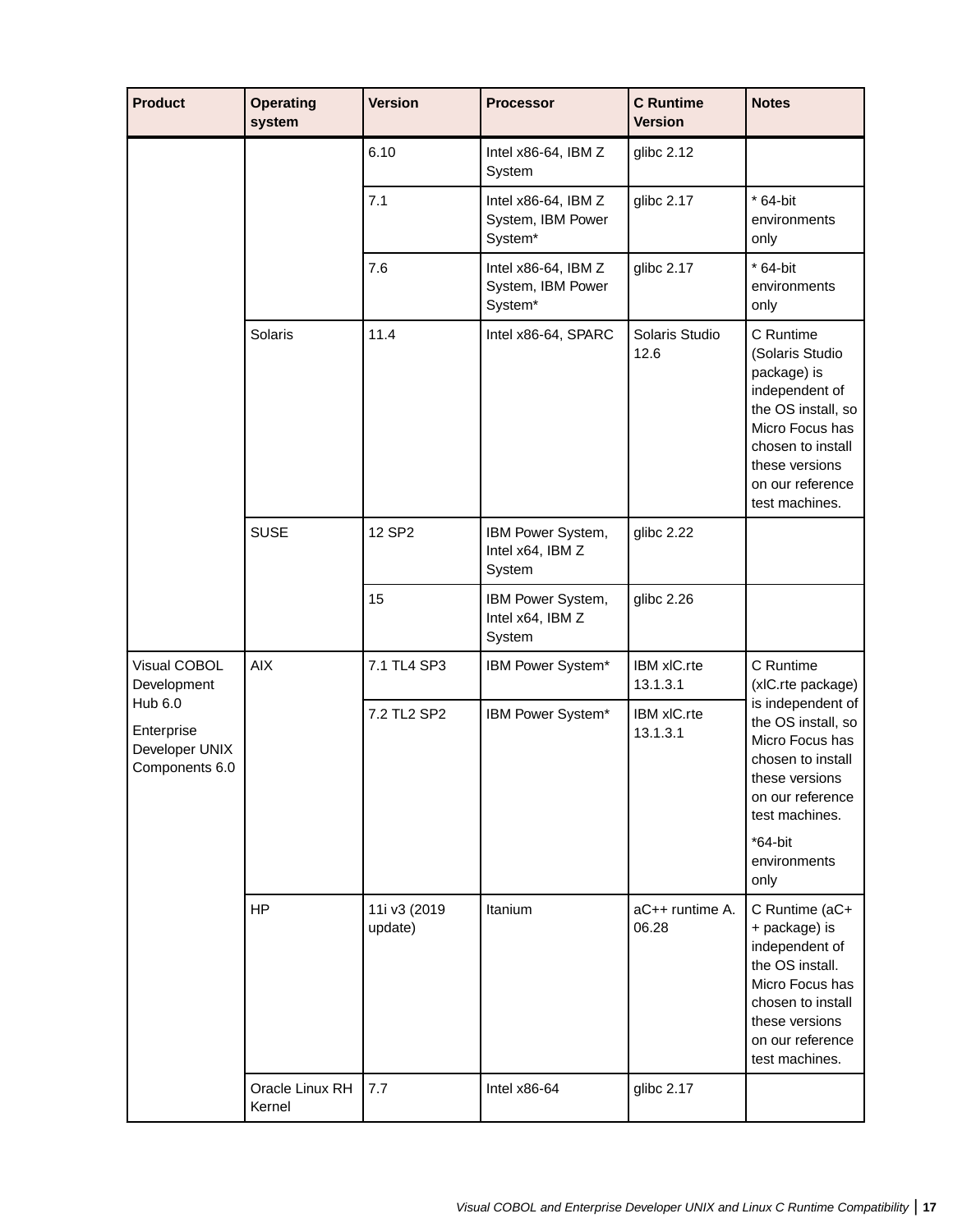| <b>Product</b>                                            | <b>Operating</b><br>system | <b>Version</b>          | <b>Processor</b>              | <b>C</b> Runtime<br><b>Version</b> | <b>Notes</b>                                                                                                                                                                        |
|-----------------------------------------------------------|----------------------------|-------------------------|-------------------------------|------------------------------------|-------------------------------------------------------------------------------------------------------------------------------------------------------------------------------------|
|                                                           | Oracle Linux               | 6.10                    | Intel $x86-64$                | glibc 2.12                         |                                                                                                                                                                                     |
|                                                           | Unbreakable<br>Kernel      | 7.7                     | Intel $x86-64$                | glibc 2.17                         |                                                                                                                                                                                     |
|                                                           | <b>RHEL</b>                | 6                       | Intel x86-64, IBM Z<br>System | glibc 2.12                         |                                                                                                                                                                                     |
|                                                           |                            | 6.2                     | Intel x86-64, IBM Z<br>System | glibc 2.12                         |                                                                                                                                                                                     |
|                                                           |                            | 6.10                    | Intel x86-64, IBM Z<br>System | glibc 2.12                         |                                                                                                                                                                                     |
|                                                           |                            | 7.7                     | Intel x86-64, IBM Z<br>System | glibc 2.17                         |                                                                                                                                                                                     |
|                                                           |                            | 8.1                     | Intel $x86-64$                | glibc 2.28                         |                                                                                                                                                                                     |
|                                                           | Solaris                    | 11.4                    | Intel x86-64, SPARC           | Solaris Studio<br>12.6             | C Runtime<br>(Solaris Studio<br>package) is<br>independent of<br>the OS install, so<br>Micro Focus has<br>chosen to install<br>these versions<br>on our reference<br>test machines. |
|                                                           | <b>SUSE</b>                | 12 SP5                  | Intel x64, IBM Z<br>System    | glibc 2.22                         |                                                                                                                                                                                     |
|                                                           |                            | 15                      | Intel x64, IBM Z<br>System    | glibc 2.26                         |                                                                                                                                                                                     |
|                                                           | CentOS                     | 7.7                     | Intel $x86-64$                | glibc 2.17                         |                                                                                                                                                                                     |
|                                                           |                            | 8.0                     | Intel x86-64                  | glibc 2.28                         |                                                                                                                                                                                     |
|                                                           | Ubuntu                     | 18.04                   | Intel x64                     | glibc 2.27                         |                                                                                                                                                                                     |
| Visual COBOL<br>Development                               | AIX                        | 7.1 TL5 SP6             | IBM Power System*             | IBM xIC.rte<br>16.1.0.3            | C Runtime<br>(xlC.rte package)                                                                                                                                                      |
| Hub 7.0<br>Enterprise<br>Developer UNIX<br>Components 7.0 |                            | 7.2 TL4 SP2             | IBM Power System*             | IBM xIC.rte<br>16.1.0.3            | is independent of<br>the OS install, so<br>Micro Focus has<br>chosen to install<br>these versions<br>on our reference<br>test machines.<br>$*64$ -bit<br>environments<br>only       |
|                                                           | <b>HP</b>                  | 11i v3 (2020<br>update) | Itanium                       | aC++ runtime A.<br>06.28           | C Runtime (aC+<br>+ package) is<br>independent of<br>the OS install.                                                                                                                |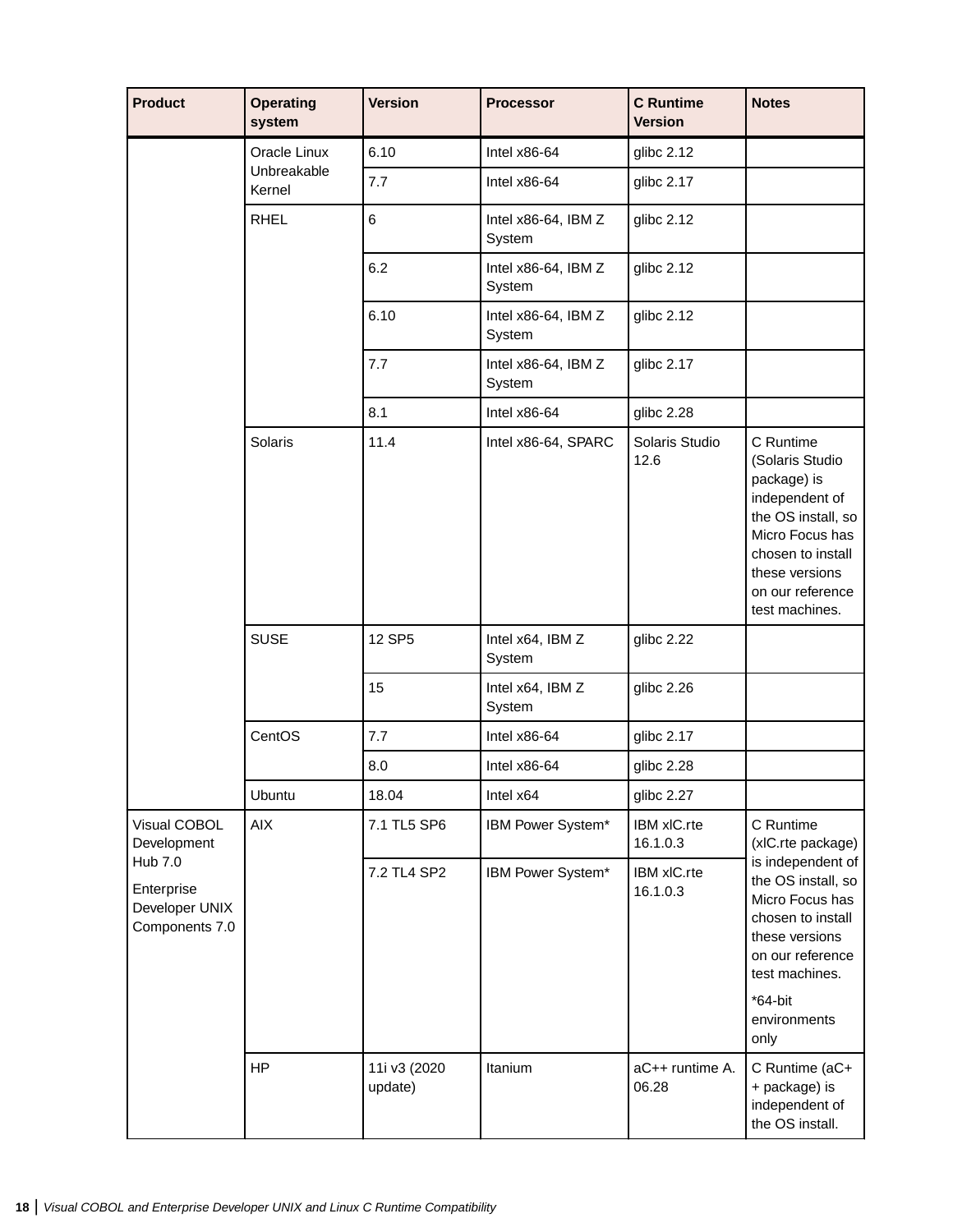| <b>Product</b> | <b>Operating</b><br>system            | <b>Version</b> | <b>Processor</b>                           | <b>C</b> Runtime<br><b>Version</b> | <b>Notes</b>                                                                                                                                                                        |
|----------------|---------------------------------------|----------------|--------------------------------------------|------------------------------------|-------------------------------------------------------------------------------------------------------------------------------------------------------------------------------------|
|                |                                       |                |                                            |                                    | Micro Focus has<br>chosen to install<br>these versions<br>on our reference<br>test machines.                                                                                        |
|                | Oracle Linux RH<br>Kernel             | 7.9            | Intel x86-64                               | glibc 2.17                         |                                                                                                                                                                                     |
|                | Oracle Linux<br>Unbreakable<br>Kernel | 7.9            | Intel $x86-64$                             | glibc 2.17                         |                                                                                                                                                                                     |
|                | <b>RHEL</b>                           | 8.3            | Intel x86-64, IBM Z<br>System <sup>*</sup> | glibc 2.28                         | * 64-bit<br>environments<br>only                                                                                                                                                    |
|                | Solaris                               | 11.4           | Intel x86-64, SPARC                        | Solaris Studio<br>12.6             | C Runtime<br>(Solaris Studio<br>package) is<br>independent of<br>the OS install, so<br>Micro Focus has<br>chosen to install<br>these versions<br>on our reference<br>test machines. |
|                | <b>SUSE</b>                           | 12 SP5         | Intel x64, IBM Z<br>System                 | glibc 2.22                         |                                                                                                                                                                                     |
|                |                                       | 15 SP2         | Intel x64, IBM Z<br>System                 | glibc 2.26                         |                                                                                                                                                                                     |
|                | CentOS                                | 7.9            | Intel $x86-64$                             | glibc 2.17                         |                                                                                                                                                                                     |
|                |                                       | 8.3            | Intel x86-64                               | glibc 2.28                         |                                                                                                                                                                                     |
|                | Ubuntu                                | 18.04          | Intel x64                                  | glibc 2.27                         |                                                                                                                                                                                     |
|                |                                       | 20.04          | Intel x64                                  | glibc 2.31                         |                                                                                                                                                                                     |

**Note:** Enterprise Developer UNIX Components is an integrated component of the Enterprise Developer product, and was first introduced in Enterprise Developer 2.1.

Í